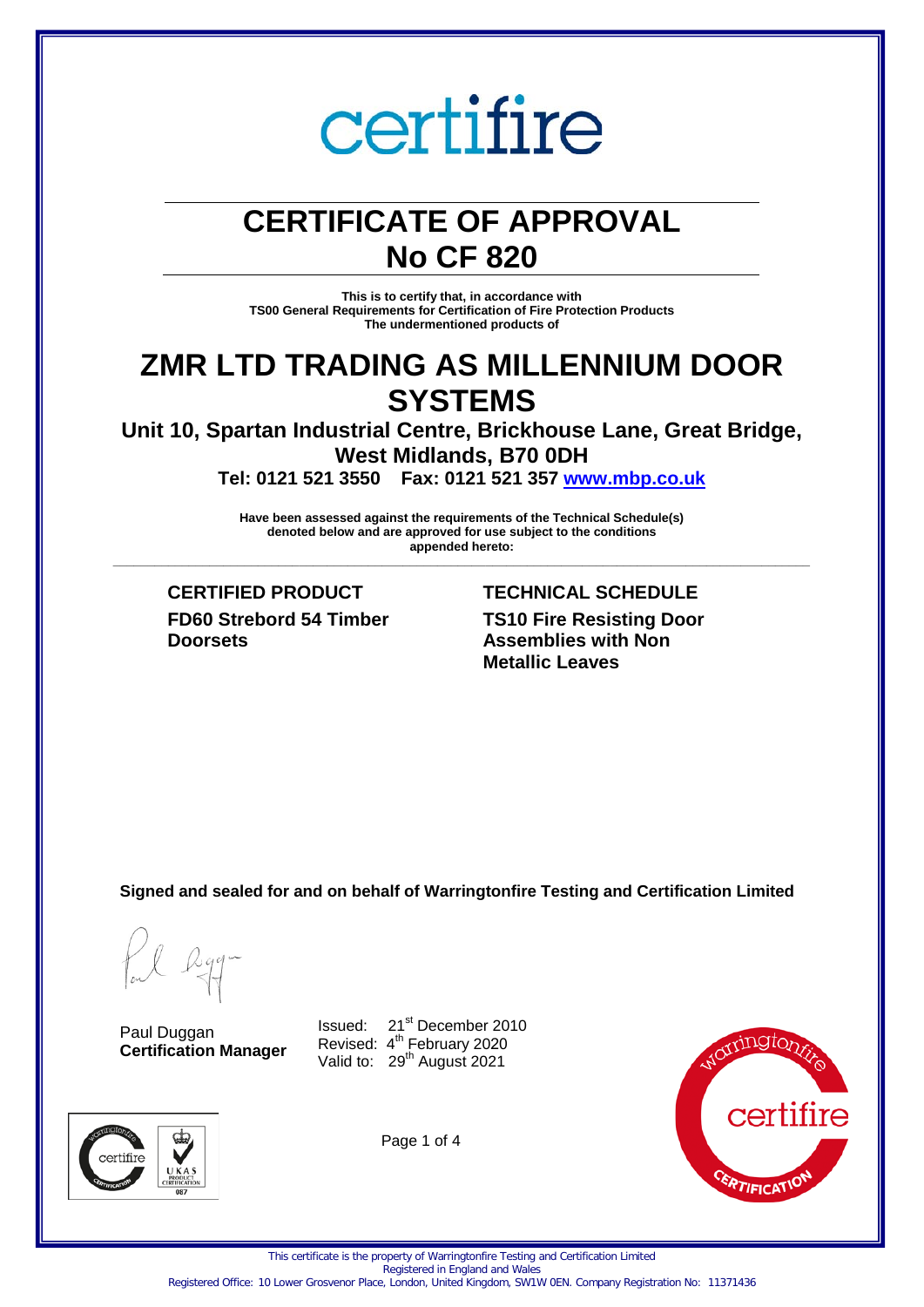## **CERTIFICATE No CF 820 ZMR LTD TRADING AS MILLENNIUM DOOR SYSTEMS**

#### **ZMR Ltd trading as Millennium Door Systems FD60 Strebord 54 Timber Doorsets**

This approval relates to the use of the above doors in providing fire resistance of 60 minutes Insulation (if incorporating not more than 20% of uninsulating glass) and 60 minutes integrity as defined in BS 476: Part 22: 1987. Subject to the undermentioned conditions, the doors would be expected to meet the relevant requirements of BS 9999 for FD60 door assemblies when used in accordance with the provisions therein.

- 1. This certification is designed specifically to demonstrate compliance of the product or system with Approved Document B (England and Wales); The Technical Handbooks (Scotland); Technical Booklet E (N. Ireland). If compliance is required with other regulatory or guidance documents there may be additional considerations or conflict to be taken into account.'
- 2. The doors are approved on the basis of:
	-
	- i) Initial type testing<br>ii) A design appraisa ii) A design appraisal against TS10<br>iii) lnspection and surveillance of fac
	- iii) Inspection and surveillance of factory production control<br>iv) Certification under a CERTIFIRE approved Quality Mana
	- Certification under a CERTIFIRE approved Quality Management System
	- v) Audit testing in accordance with TS10
- 3. This approval relates to the use of the above doors in providing fire resistance of 60 minutes insulation and 60 minutes integrity as defined in BS 476: Part 22: 1987. Subject to the undermentioned conditions, the doors would be expected to meet the relevant requirements of BS 9999 for FD60 door assemblies when used in accordance with the provisions therein.
- 4. The door blanks comprise cellulosic cored leaves in various finishes for use with timber frames, with intumescent edge seals.
- 5. This approval is applicable to both complete door assemblies and door leaves. Where the door is not supplied in a fully fitted form it is a condition of this approval that an agreed Data Sheet accompanies the product and is complied with in its entirety. Failure to do so will invalidate this approval and may jeopardise the fire performance of the door.
- 6. This approval is applicable to latched and unlatched, single-acting, single and doubleleaf, ITT assemblies, at leaf dimensions up to those given in Tables 1, 2 and 3.
- 7. Glazing shall only be undertaken by the door manufacturer, or a CERTIFIRE approved Licensed Door Processor, and shall be in accordance with the Data information Sheet and Construction Specification. No site cutting or glazing of apertures is permitted.
- 8. Hardware items, including closing devices and intumescent fire seals, shall be as specified in the data sheet.

Page 2 of 4 Signed E/144

fil agg-

Issued:  $21^{st}$  December 2010<br>Revised:  $4^{th}$  February 2020 Revised:  $4^{th}$  February 2020<br>Valid to:  $29^{th}$  August 2021  $29<sup>th</sup>$  August 2021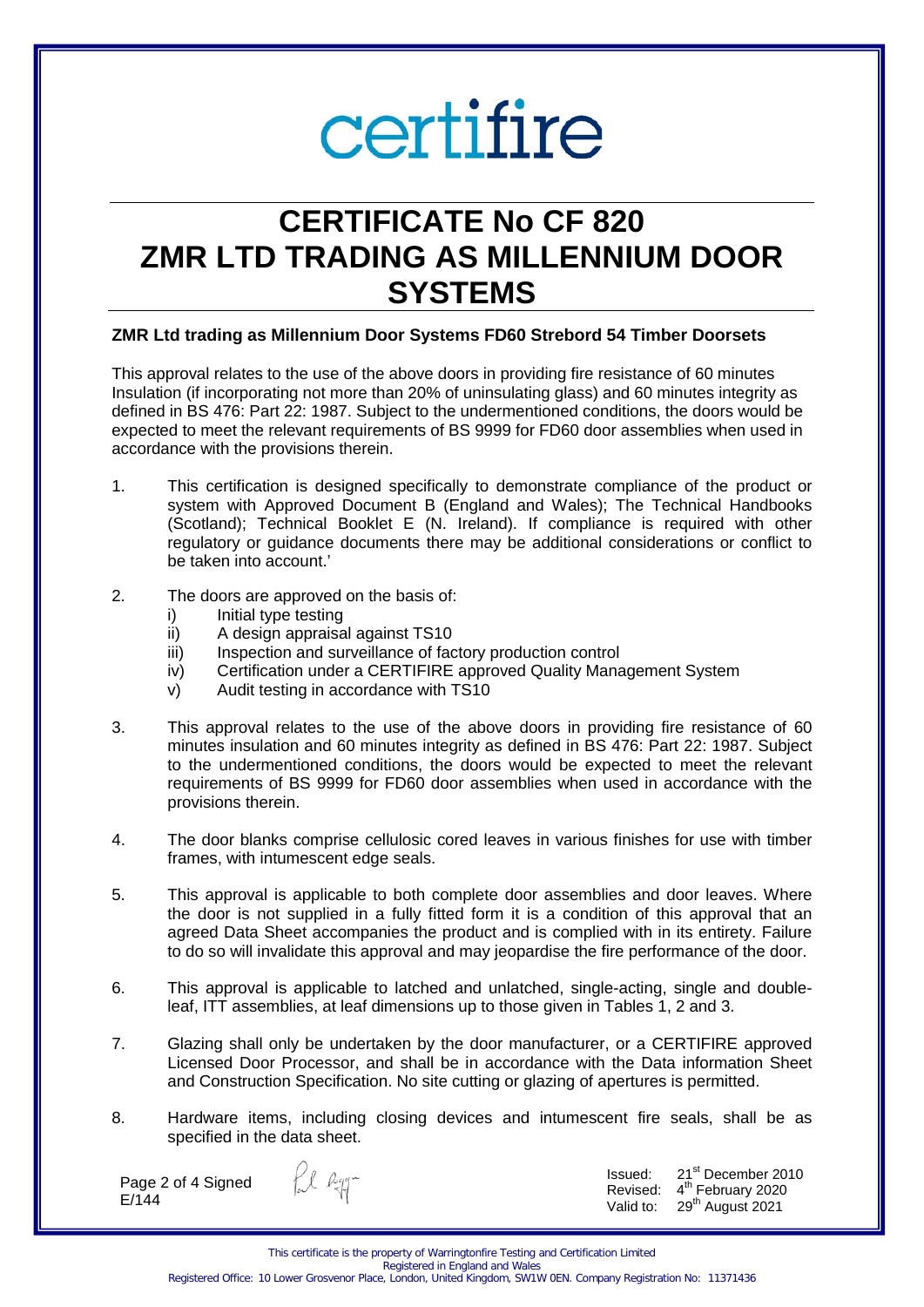## **CERTIFICATE No CF 820 ZMR LTD TRADING AS MILLENNIUM DOOR SYSTEMS**

#### **ZMR Ltd trading as Millennium Door Systems FD60 Strebord 54 Timber Doorsets**

- 9. Labels to the CERTIFIRE design, or approved by CERTIFIRE, referencing CERTIFIRE and CERTIFIRE Ref. No. CF820 and FD60 classifications resistance shall be affixed to each door in the prescribed position.
- 10. The door assembly shall be mechanically fixed to wall constructions having a fire resistance of at least 60 minutes.
- 11. The approval relates to on-going production. The product and/or its immediate packaging is identified with the manufacturer's name, the product name or number, the CERTIFIRE name or name and mark, together with the CERTIFIRE certificate number and application where appropriate.

#### **Table 1. Maximum Permitted Door Leaf Dimensions for Fire Performance** Single-Acting, Single-Leaf, Latched and Single-Acting, Double-Leaf, Latched and Unlatched with Intumescent Seals Ltd, Therm-A-seal Intumescents

| Door assembly configuration                                                                                          | Max. Width (mm)<br>Max. Height (mm) |                        | Area $(m2)$ |
|----------------------------------------------------------------------------------------------------------------------|-------------------------------------|------------------------|-------------|
| Single-Acting, Single-Leaf<br>Latched<br>2No. 15 x 4 mm intumescents                                                 | 3242<br>(at 1035 wide)              | 1177<br>(at 2850 high) | 3.35        |
| Single-Acting, Double-Leaf<br>Latched / Unlatched<br>2No. 15 x 4 mm intumescents<br>(2No. 15 x 4 mm to meeting edge) | 2189<br>(at 936 wide)               | 960<br>(at 2135 high)  | 2.05        |

#### **Table 2. Maximum Permitted Door Leaf Dimensions for Fire Performance**

Single-Acting, Double-Leaf, Latched and Unlatched with Lorient type 617 or 100P Intumescents

| Door assembly configuration                                                                                          | Max. Height (mm)      | Max. Width (mm)       | Area $(m^2)$ |
|----------------------------------------------------------------------------------------------------------------------|-----------------------|-----------------------|--------------|
| Single-Acting, Double-Leaf<br>Latched / Unlatched<br>2No. 15 x 4 mm intumescents<br>(2No. 15 x 4 mm to meeting edge) | 2249<br>(at 935 wide) | 985<br>(at 2135 high) | 2.10         |

Page 3 of 4 Signed E/144

fil agg-

Issued:  $21^{st}$  December 2010<br>Revised:  $4^{th}$  February 2020 Revised:  $4^{th}$  February 2020<br>Valid to:  $29^{th}$  August 2021 29<sup>th</sup> August 2021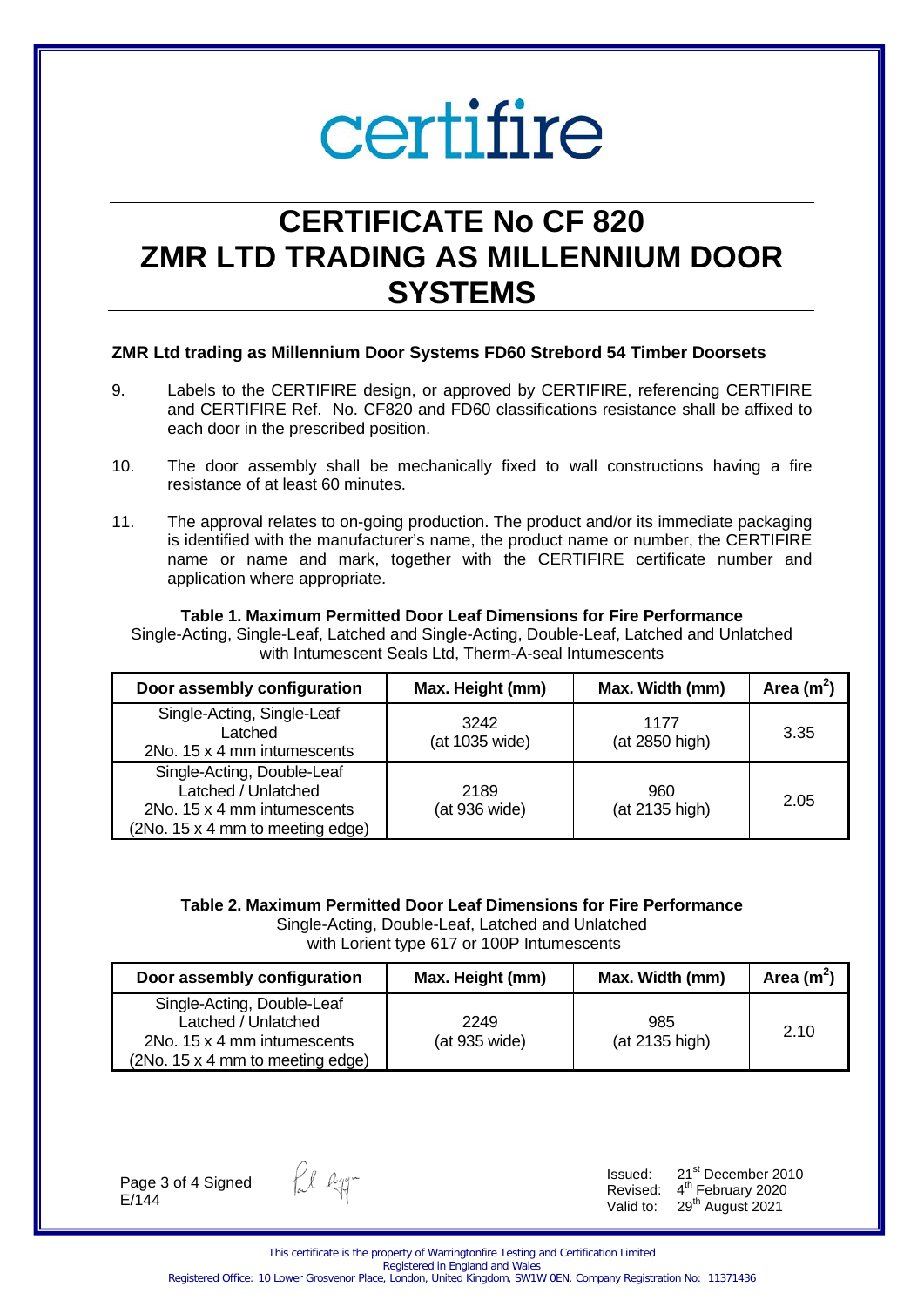## **CERTIFICATE No CF 820 ZMR LTD TRADING AS MILLENNIUM DOOR SYSTEMS**

#### **ZMR Ltd trading as Millennium Door Systems FD60 Strebord 54 Timber Doorsets**

**Table 3. Maximum Permitted Door Leaf Dimensions for Fire Performance** Single-Acting, Single and Double-Leaf, Latched and Unlatched with Pyroplex FO8700 Graphite Rigid box seal Intumescents

| Door assembly configuration                                                                                          | Max. Height (mm)       | Max. Width (mm)        | Area $(m2)$ |
|----------------------------------------------------------------------------------------------------------------------|------------------------|------------------------|-------------|
| Single-Acting, Single-Leaf<br>Latched / Unlatched<br>2No. 15 x 4 mm intumescents                                     | 2517<br>(at 1234 wide) | 1265<br>(at 2454 high) | 3.11        |
| Single-Acting, Double-Leaf<br>Latched / Unlatched<br>2No. 15 x 4 mm intumescents<br>(2No. 15 x 4 mm to meeting edge) | 2146<br>(at 928 wide)  | 970<br>(at 2054 high)  | 1.99        |
| Single-Acting, Double-Leaf<br>Latched<br>2No. 15 x 4 mm intumescents<br>(2No. 15 x 4 mm to meeting edge)             | 3257<br>(at 936 wide)  | 1106<br>(at 2757 high) | 3.05        |

Note: Under no circumstances must the maximum height, maximum width or maximum area be exceeded without separate CERTIFIRE approval.

Page 4 of 4 Signed E/144

fil egg-

Issued:  $21^{st}$  December 2010<br>Revised:  $4^{th}$  February 2020 Revised:  $4^{th}$  February 2020<br>Valid to:  $29^{th}$  August 2021 29<sup>th</sup> August 2021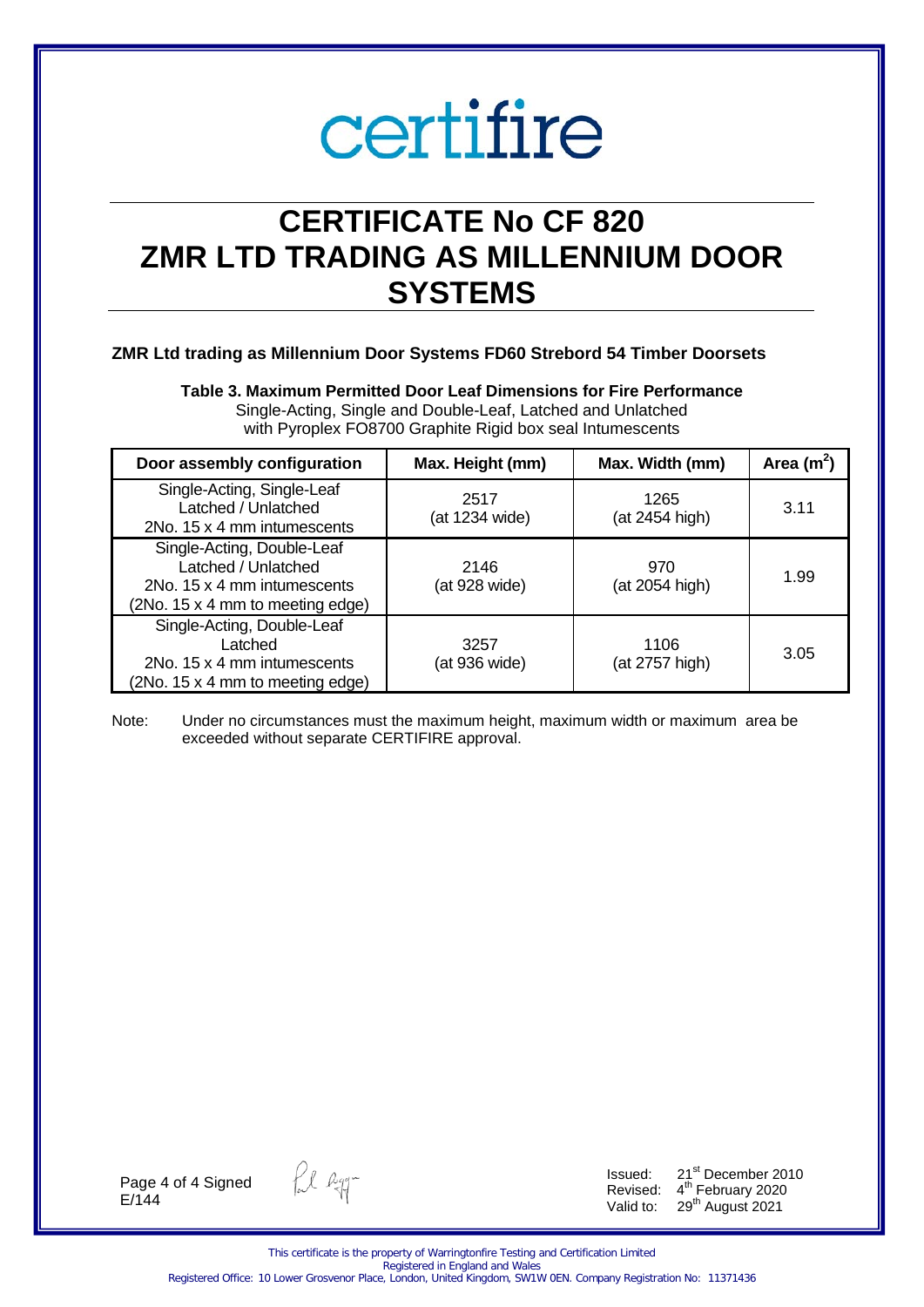### **CF 820 DATA SHEET**

#### **1. General**

This door leaf has been fire tested and is certified by CERTIFIRE as being capable of providing fire resistance of 60 minutes integrity and 60 minutes insulation (if incorporating not more than 20% of uninsulated glass) as defined in BS 476: Part 22: 1987, when installed in accordance with the following conditions. Subject to these, the door will meet the relevant requirements of BS 9999 for FD60 doorsets when used in accordance with the provisions therein.

In recognition of this the leaf carries a prefixed label on the top edge or hanging edge of the door, issued under the terms of the CERTIFIRE scheme. This label uniquely identifies the door leaf, the manufacture of which complies with a CERTIFIRE approved Quality management System and is subject to on-going surveillance. This label must not be removed.

It is emphasised that the certification is conditional upon the following instructions being complied with in their entirety. Failure to do so will invalidate this approval and may jeopardise the fire performance of the door. Door assemblies supplied pre-fitted with components by the prime door manufacturer may be considered to meet the requirements in respect of those items.

#### **2. Door Leaf**

This approval is applicable to single-action, single and double-leaf, latched and unlatched, assemblies at leaf dimensions up to those detailed in Tables 1, 2 and 3 below.

| Door assembly configuration                                                                                          | Max. Height (mm)       | Max. Width (mm)        | Area $(m2)$ |
|----------------------------------------------------------------------------------------------------------------------|------------------------|------------------------|-------------|
| Single-Acting, Single-Leaf<br>Latched<br>2No. 15 x 4 mm intumescents                                                 | 3242<br>(at 1035 wide) | 1177<br>(at 2850 high) | 3.35        |
| Single-Acting, Double-Leaf<br>Latched / Unlatched<br>2No. 15 x 4 mm intumescents<br>(2No. 15 x 4 mm to meeting edge) | 2189<br>(at 936 wide)  | 960<br>(at 2135 high)  | 2.05        |

#### **Table 1. Maximum Permitted Door Leaf Dimensions for Fire Performance** Single-Acting, Single-Leaf, Latched and Single-Acting, Double-Leaf, Latched and Unlatched

with Intumescent Seals Ltd, Therm-A-seal Intumescents

#### **Table 2. Maximum Permitted Door Leaf Dimensions for Fire Performance**

Single-Acting, Double-Leaf, Latched and Unlatched with Lorient type 617 or 100P Intumescents

| Door assembly configuration                                                                                          | Max. Height (mm)      | Max. Width (mm)       | Area $(m^2)$ |
|----------------------------------------------------------------------------------------------------------------------|-----------------------|-----------------------|--------------|
| Single-Acting, Double-Leaf<br>Latched / Unlatched<br>2No. 15 x 4 mm intumescents<br>(2No. 15 x 4 mm to meeting edge) | 2249<br>(at 935 wide) | 985<br>(at 2135 high) | 2.10         |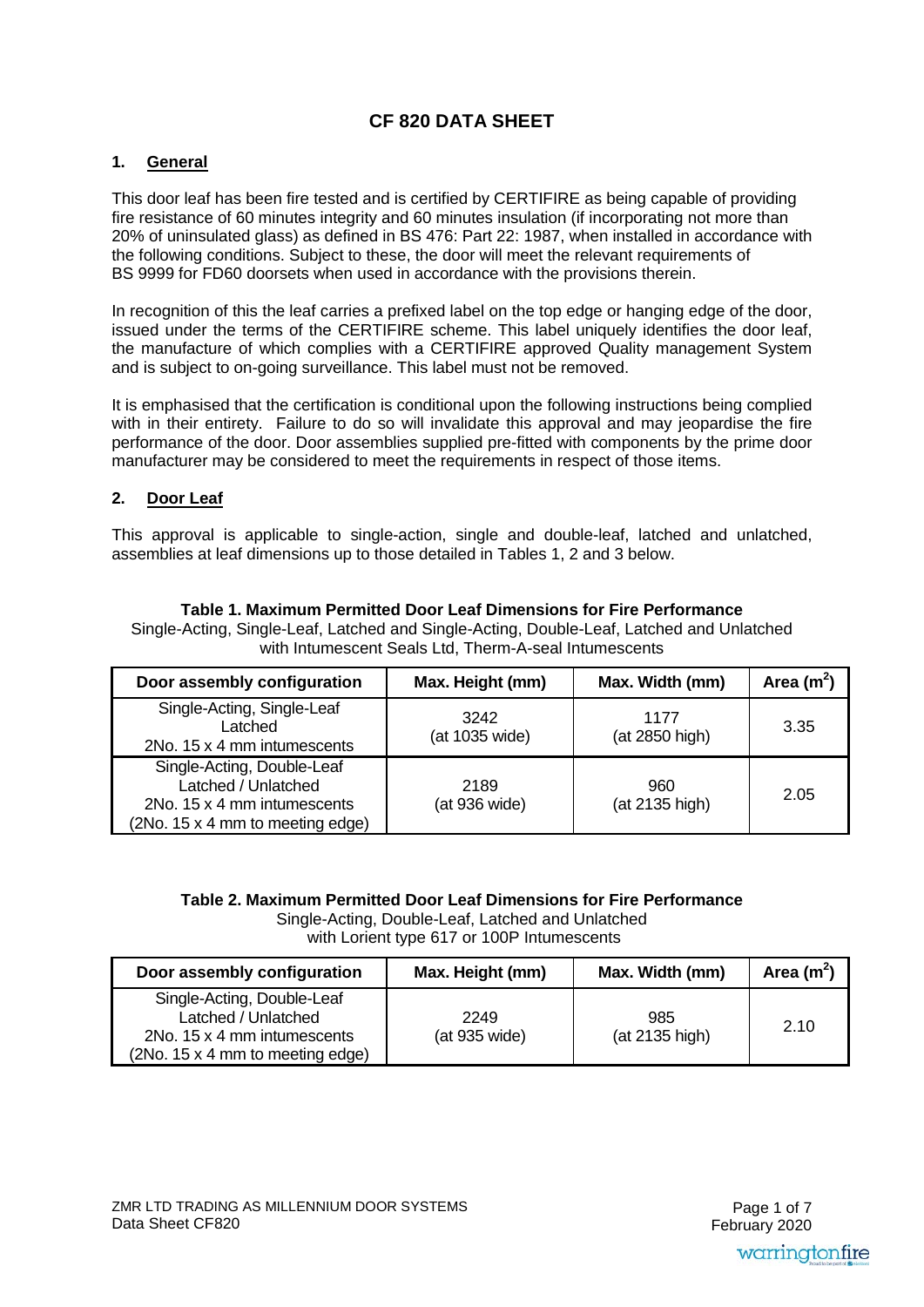#### **Table 3. Maximum Permitted Door Leaf Dimensions for Fire Performance**

Single-Acting, Single and Double-Leaf, Latched and Unlatched with Pyroplex FO8700 Graphite Rigid box seal Intumescents

| Door assembly configuration                                                                                          | Max. Height (mm)       | Max. Width (mm)        |      |
|----------------------------------------------------------------------------------------------------------------------|------------------------|------------------------|------|
| Single-Acting, Single-Leaf<br>Latched / Unlatched<br>2No. 15 x 4 mm intumescents                                     | 2517<br>(at 1234 wide) | 1265<br>(at 2454 high) | 3.11 |
| Single-Acting, Double-Leaf<br>Latched / Unlatched<br>2No. 15 x 4 mm intumescents<br>(2No. 15 x 4 mm to meeting edge) | 2146<br>(at 928 wide)  | 970<br>(at 2054 high)  | 1.99 |
| Single-Acting, Double-Leaf<br>Latched<br>2No. 15 x 4 mm intumescents<br>(2No. 15 x 4 mm to meeting edge)             | 3257<br>(at 936 wide)  | 1106<br>(at 2757 high) | 3.05 |

Note: Under no circumstances must the maximum height, maximum width or maximum area be exceeded without separate CERTIFIRE approval.

#### **3. Door Frames**

To be any of the following: -

| Hardwood:           | Density:<br>Dimensions:<br>Door Stop:                                                                                          | 640 kg/m <sup>3</sup> min (excluding Ash, Beech and Iroko)<br>70 mm by 32 mm min.<br>12 mm deep pinned, screwed or rebated from solid                            |  |
|---------------------|--------------------------------------------------------------------------------------------------------------------------------|------------------------------------------------------------------------------------------------------------------------------------------------------------------|--|
| MDF <sup>*</sup> :  | Density:<br>Door Stop:                                                                                                         | 750 kg/m $^3$ min<br>Dimensions: 70 mm by 30 mm min.<br>12 mm deep pinned, screwed or rebated from solid                                                         |  |
|                     |                                                                                                                                | *MDF frames are restricted to single-action, single-leaf door<br>assemblies only, and shall incorporate Pyroplex FO8700 Graphite<br>Rigid box intumescent seals. |  |
| Jointing:           | Butt joints, Mortice and tenon, mitred or half lapped joints with the<br>head screw fixed to the jambs using two steel screws. |                                                                                                                                                                  |  |
| Door to frame gaps: | Not to exceed 4.0 mm except at the threshold where up to 8 mm is<br>permitted and 3.5 mm at the meeting stiles.                |                                                                                                                                                                  |  |

#### **4. Overpanels**

Flush overpanels may be included up to a maximum height of 613 mm and shall include 9 mm thick hardwood lippings (minimum) and opposing lipping to the leaf head or a rebated 20 mm thick hardwood lipping with 22 mm wide by 13 mm deep rebate at the bottom edge, with a corresponding 20 mm thick rebated hardwood lipping with 32 mm wide by 13 mm deep rebate to the top edge of the leaf. Overpanels shall be lipped on all edges.

Overpanels to be fixed using steel screws at a maximum of 400 mm centres and a maximum 100 mm from each corner, through the centre of the panel to a depth of at least 30mm.

Door to overpanel meeting edges shall incorporate a 15 mm by 4 mm Lorient intumescent seal in overpanel rebate and a 25 mm by 4 mm Lorient intumescent seal in the door rebate, or the same seal specification positioned centrally within the leaf / overpanel thickness where a square (nonrebated) door to overpanel meeting edge is adopted.

 February 2020Page 2 of 7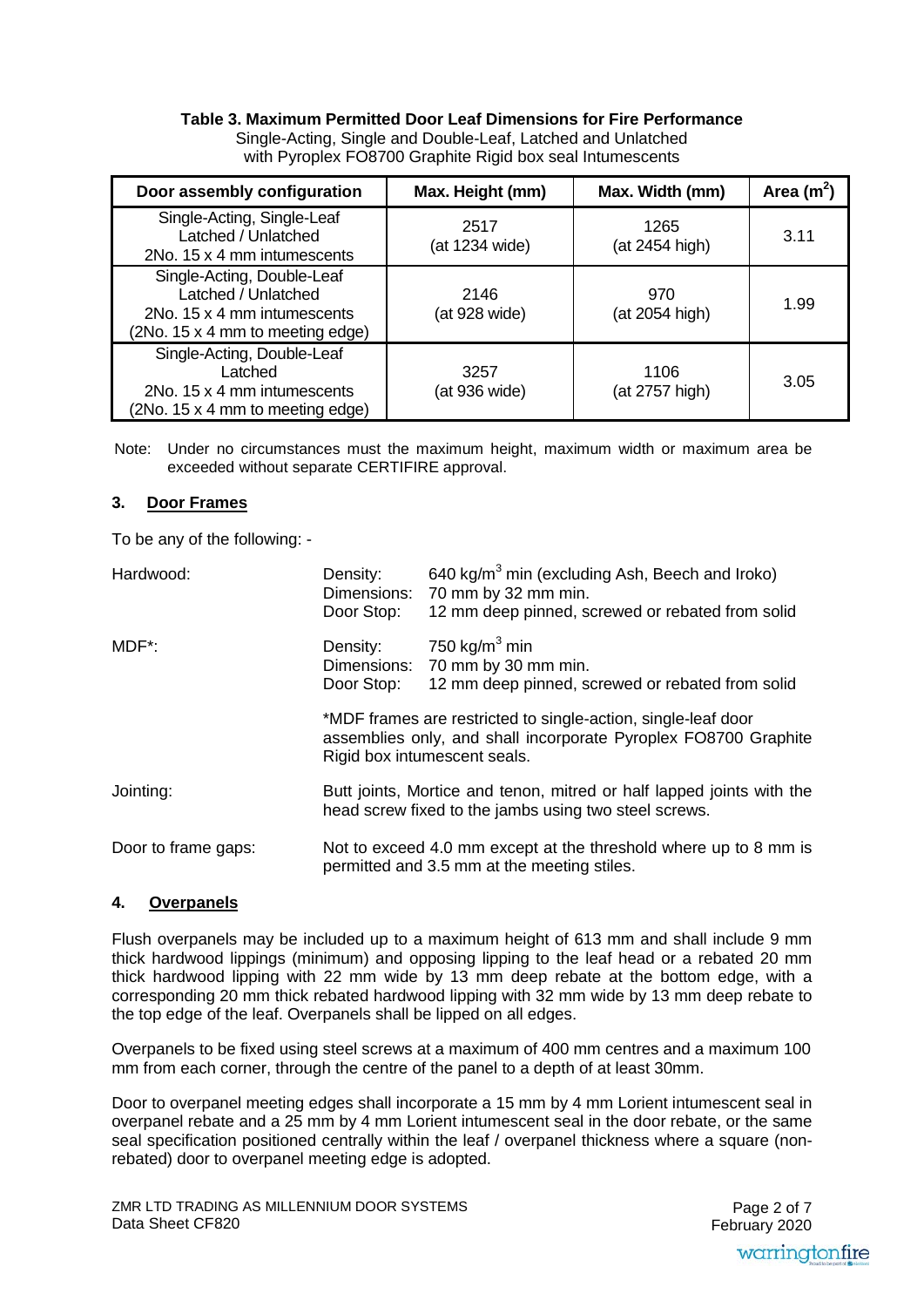Where rebated door to overpanel meeting edges are not incorporated on double-leaf assemblies, timber astragals (min 640 kg/m<sup>3</sup>) are required at the junction between the bottom of the overpanel and the top edge of the door.

Transomed overpanels may be included up to 1000 mm high, with a minimum 40 mm wide transom rail

Transomed sidepanels may be included up to 1000 mm wide, with a minimum 40 mm wide mullion rail.

#### **5. Glazed Fanlights and sidelights**

Any CERTIFIRE approved glazing systems may be used providing the specification and installation details given in the appropriate certification documents are adhered to.

#### **6. Supporting Construction**

The door assemblies are approved to be installed in brick, block, masonry, timber or steel stud of minimum thickness 70mm, providing at least 60 minutes fire resistance. Where stud partitions are used these should be suitably constructed to provide a secure fixing for the door assemblies as recommended by the partition manufacturer

#### **7. Installation:**

The opening may be lined with hardwood which shall be continuous and of minimum width, 85 mm. Each door frame jamb to be fixed through to the wall at not less than four points with steel or nylon frame fixings screwed and plugged at maximum 600mm centres and penetrating the wall to at least 50 mm. Architrave is optional with no restrictions on material, size or fixing.

Door assemblies shall be installed as stated in BS 8214. Suitable CERTIFIRE approved lineal gap sealing systems may also be utilised to protect the frame / supporting construction gap, subject to the conditions contained within the relevant certificate.

The use of third party accredited installers provides a means of ensuring that installations have been conducted by knowledgeable contractors, to appropriate standards, thereby increasing the reliability of the anticipated performance in fire.

Door leaves may be trimmed to fit the frame by the following maximum amounts:

- Stiles (each) 3 mm
- Top 3 mm
- Bottom No limit providing bottom lippings are not fitted, 3 mm if bottom lipping is fitted.

Note that the maximum door to frame and door to threshold gaps specified shall not be exceeded nor shall the door edge fitted with the CERTIFIRE label be trimmed since removal of the label will invalidate the certification.

The labelled edge may be subjected to minor 'shooting-in', providing the label is not damaged or removed in the process, and the amount of material removed does not exceed that stated previously.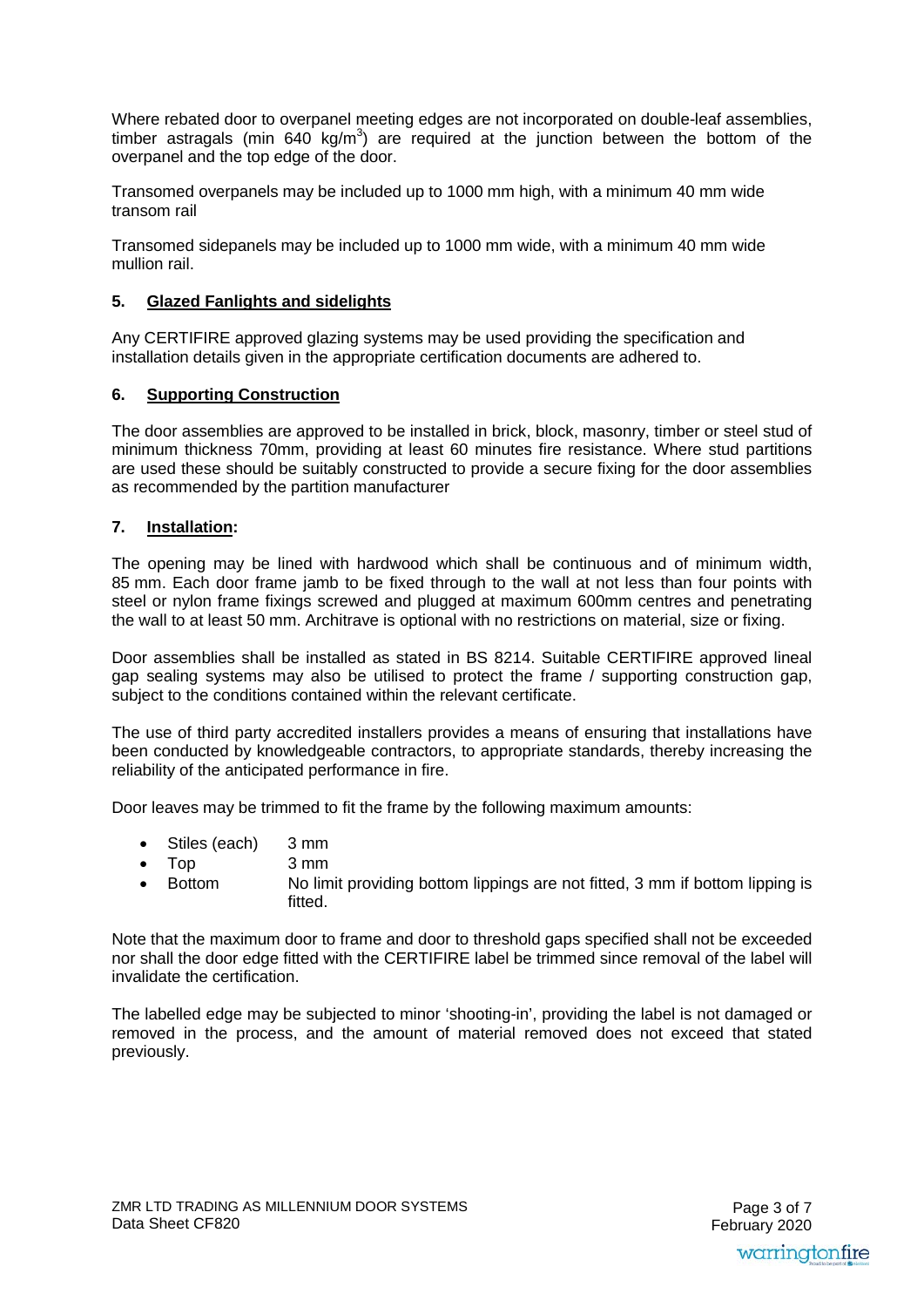#### **8. Glazed Apertures**

All apertures to be factory prepared by a CERTIFIRE approved Licensed Door Processor. No site cutting of apertures permitted as this will invalidate the certification.

Aperture dimensions: Doors may incorporate one of more vision panels to the maximum sizes identified in the table below:<br>Area: Maximum total glazed area of Area: Maximum total glazed area of 1.12 m<sup>2</sup> per leaf Margins: 120 mm from the perimeter edge, 120 mm betw 120 mm from the perimeter edge, 120 mm between apertures

| <b>Maximum Permitted Aperture Dimension</b>              |                |      |  |  |
|----------------------------------------------------------|----------------|------|--|--|
| Max. Area $(m^2)$<br>Max. Width (mm)<br>Max. Height (mm) |                |      |  |  |
| 2201                                                     | 604            | 1 21 |  |  |
| (at 510 wide)                                            | (at 1860 high) |      |  |  |
| 881                                                      | 743            | 0.59 |  |  |
| (at 675 wide)                                            | (at 801 high)  |      |  |  |

Hardwood or non-combustible setting blocks will be used to establish the correct edge cover

The leaf / leaves may incorporate any CERTIFIRE approved glazing system subject to the conditions contained within the relevant certificate (e.g. maximum size associated with glass or system, edge cover, aperture lining requirements etc).

#### **9. Intumescent Seals**

CERTIFIRE certificated intumescent seals are required to be fitted to these doors as below.

#### **For door assemblies to BS 476: Part 22 – classified as FD60**

#### **Intumescent Seals Ltd, Therm-A-Seal intumescents – See Table 1 for size restrictions**

| <b>Doorset Configuration</b> | <b>Position</b>       | <b>Intumescent Specification</b>                      |
|------------------------------|-----------------------|-------------------------------------------------------|
|                              | Head                  | 2No. 15 mm wide by 4 mm thick fitted 8-10 mm          |
| Single-Acting, Single-Leaf   |                       | apart, with first seal 7 mm from front edge of frame. |
| Latched                      | <b>Vertical Edges</b> | 2No. 15 mm wide by 4 mm thick fitted 8-10 mm          |
|                              |                       | apart, with first seal 7 mm from front edge of frame. |
|                              | Head                  | 2No. 15 mm wide by 4 mm thick fitted 8-10 mm          |
|                              |                       | apart, with first seal 7 mm from front edge of frame. |
| Single-Acting, Double-Leaf   |                       | 2No. 15 mm wide by 4 mm thick fitted 8-10 mm          |
| Latched / Unlatched          | <b>Hanging Edges</b>  | apart, with first seal 7 mm from front edge of frame. |
|                              | <b>Meeting Edges</b>  | 2No. 15 mm wide by 4 mm thick positioned centrally,   |
|                              |                       | 10 mm apart, to primary leaf only.                    |

#### **Lorient Type 617 or 100P intumescents – See Table 2 for size restrictions**

| <b>Doorset Configuration</b>                      | <b>Position</b> | <b>Intumescent Specification</b>                                                                    |
|---------------------------------------------------|-----------------|-----------------------------------------------------------------------------------------------------|
|                                                   | Head            | 2No. 15 mm wide by 4 mm thick fitted 10 mm apart,<br>with first seal 7 mm from front edge of frame. |
| Single-Acting, Double-Leaf<br>Latched / Unlatched | Hanging Edges   | 2No. 15 mm wide by 4 mm thick fitted 10 mm apart,<br>with first seal 7 mm from front edge of frame. |
|                                                   | Meeting Edges   | 2No. 15 mm wide by 4 mm thick positioned centrally,<br>10 mm apart, to primary leaf only.           |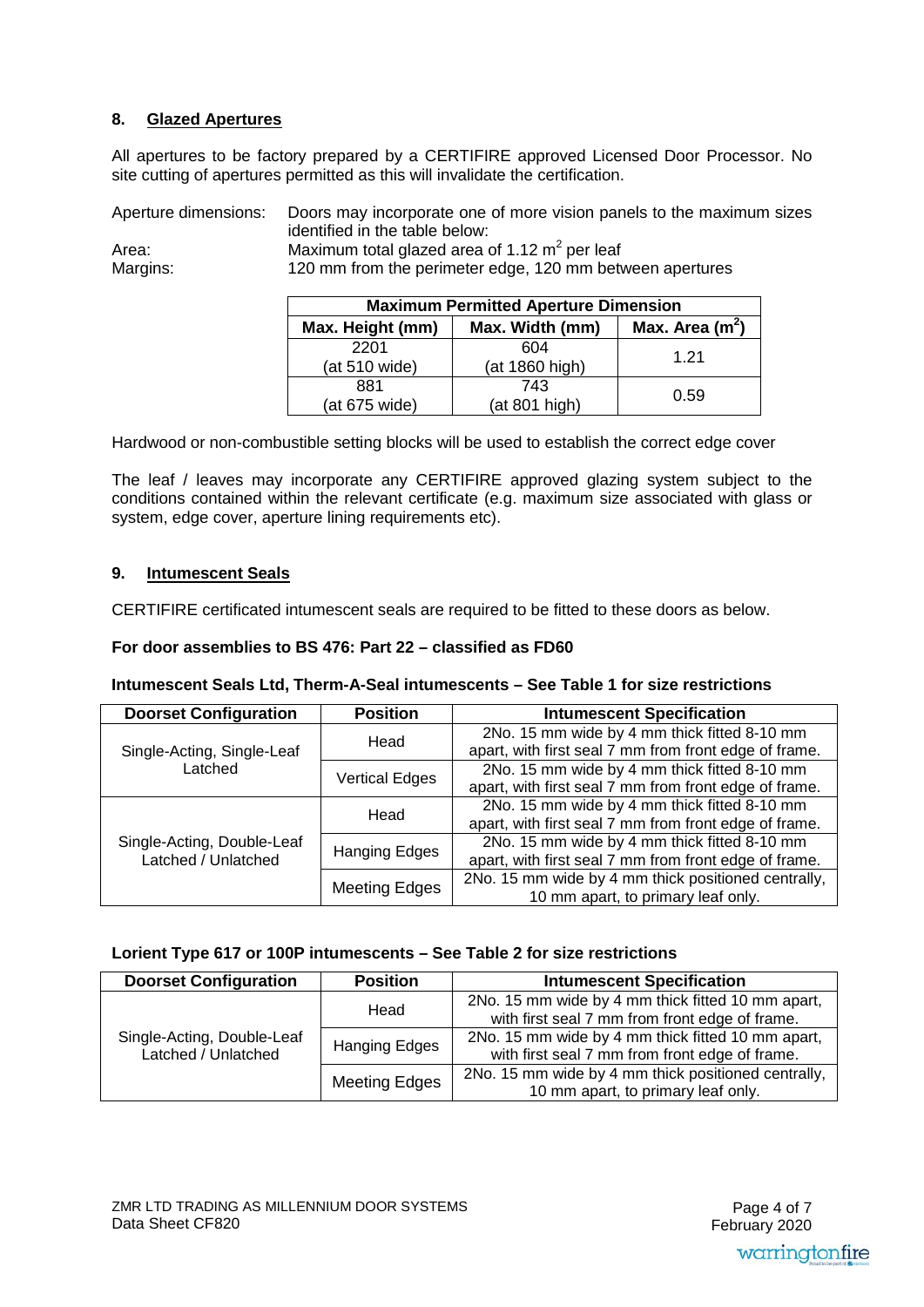| <b>Doorset Configuration</b>                      | <b>Position</b>       | <b>Intumescent Specification</b>                                                                          |
|---------------------------------------------------|-----------------------|-----------------------------------------------------------------------------------------------------------|
| Single-Acting, Single-Leaf                        | Head                  | 2No. 15 mm wide by 4 mm thick fitted 10-12<br>mm apart, with first seal 7 mm from front<br>edge of frame. |
| Latched / Unlatched<br><b>MDF FRAMES ONLY</b>     | <b>Vertical Edges</b> | 2No. 15 mm wide by 4 mm thick fitted 10-12<br>mm apart, with first seal 7 mm from front<br>edge of frame. |
|                                                   | Head                  | 2No. 15 mm wide by 4 mm thick fitted 10-12<br>mm apart, with first seal 7 mm from front<br>edge of frame. |
| Single-Acting, Double-Leaf<br>Latched / Unlatched | Hanging Edges         | 2No. 15 mm wide by 4 mm thick fitted 10-12<br>mm apart, with first seal 7 mm from front<br>edge of frame. |
|                                                   | <b>Meeting Edges</b>  | 2No. 15 mm wide by 4 mm thick positioned<br>centrally, 10 mm apart, to primary leaf only.                 |
|                                                   | Head                  | 2No. 15 mm wide by 4 mm thick fitted 10-12<br>mm apart, with first seal 7 mm from front<br>edge of frame. |
| Single-Acting, Double-Leaf                        | Top Edge              | 1No. 15 mm wide by 4 mm thick - centrally                                                                 |
| Latched                                           | Hanging Edge          | 2No. 15 mm wide by 4 mm thick fitted 10-12<br>mm apart, with first seal 7 mm from front<br>edge of frame. |
|                                                   | <b>Meeting Edges</b>  | 2No. 15 mm wide by 4 mm thick positioned<br>centrally, 10 mm apart, to primary leaf only.                 |

**Pyroplex FO8700 Graphite Rigid Box seal intumescents – See Table 3 for size restrictions**

Seals may be interrupted at the hinge and latch positions. Seals may be fitted in the edge of the door or frame reveal. Alternative seals may be utilised in-line with the relevant CERTIFIRE approval for the proposed intumescents seal. All seals to be CERTIFIRE approved.

Smoke seals may be included subject to the conditions contained within the relevant CERTIFIRE certificate for the smoke seal.

#### **10. Overhead Closers**

All doors are required to be fitted with a CERTIFIRE certificated self-closing device. The exceptions are doors kept locked shut such as service doors. Note: closers with mechanical hold-open mechanisms are not permitted to be used. Building Regulations may identify locations within domestic locations where self-closing devices are not mandatory.

#### **11. Hinges**

Hinges shall be CE marked against EN 1935 for use on 60 minute timber fire door assemblies.

| Number:                   | Minimum 3No.                                            |                                                                 |  |
|---------------------------|---------------------------------------------------------|-----------------------------------------------------------------|--|
| Type:                     | Steel butt, journal supported fixed or loose pin.       |                                                                 |  |
|                           |                                                         | Any washers or ball bearings to be of steel.                    |  |
| Position <sup>*</sup> :   |                                                         | Maximum 200 mm from the top of door to top hinge.               |  |
|                           | Maximum 250 mm from bottom of door to bottom hinge.     |                                                                 |  |
|                           |                                                         | Middle hinge to be positioned centrally within the leaf height. |  |
| Dimensions:               | Blade height:                                           | Minimum 98 mm, maximum 103 mm                                   |  |
|                           | Blade width:                                            | Minimum 31 mm, Maximum 38 mm                                    |  |
|                           | Thickness:                                              | $3$ mm $(+/- 1)$                                                |  |
|                           | Knuckle dia.:                                           | Minimum 12.5 mm, maximum 14.5 mm                                |  |
| Fixings:                  | Minimum 3No. steel screws, minimum No. 5 by 30 mm long. |                                                                 |  |
| Intumescent protection**: |                                                         | Minimum 1 mm Interdens sheet intumescent.                       |  |

ZMR LTD TRADING AS MILLENNIUM DOOR SYSTEMS Data Sheet CF820

 February 2020Page 5 of 7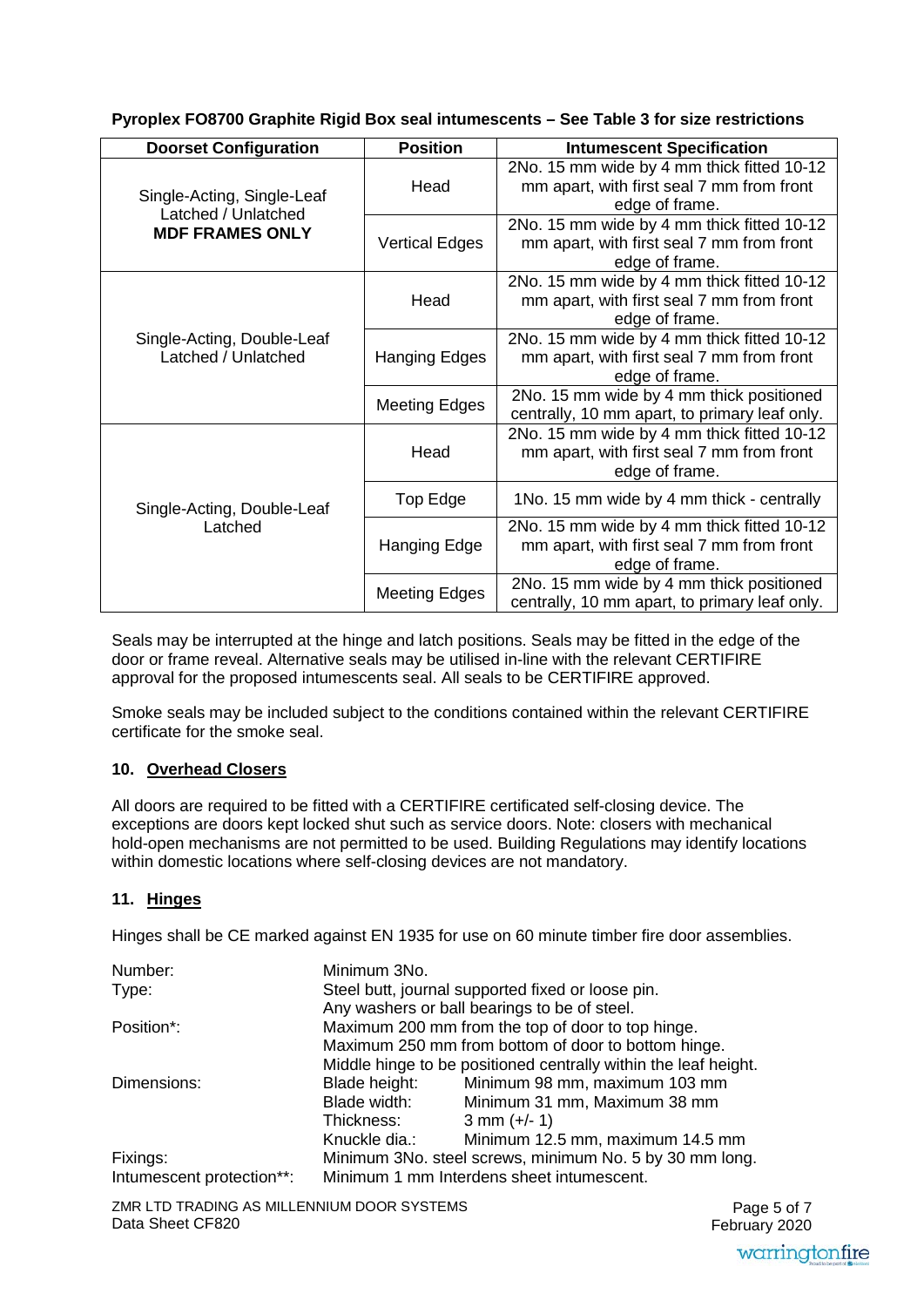\* The datum in all cases is the centreline of the hinge.

\*\* This specification overrides any requirement for additional intumescent identified in the hinge manufacturer's certification providing the hinge specification falls within the parameters identified above, specifically maximum dimensions and material. Where alternative hinges exceed the specification given above the intumescent protection as identified in the hinge manufacturers CERTIFIRE certificate shall apply.

Any other CERTIFIRE approved hinges may be used, subject to the conditions contained within the relevant certificate.

#### **12. Locks and Latches**

Where fitted, locks and latches shall be CE marked for use on 60 minute timber fire doors.

Mortice type, automatic (sprung) latch bolt, cylinder rim night latches and knobsets.

| Max. case dimension:<br>Max. forend dimension:<br>Max. keep dimension:<br>Latchbolt material:<br>Position:<br>Intumescent protection*: | 166 mm high x 98 mm deep x 20 mm wide<br>235 mm high x 25 mm wide<br>185 mm high x 25 mm wide (excluding latch plate)<br>Steel or brass<br>Max, 1100mm from the bottom of door to centreline of lockcase.<br>Tubular latches:<br>1 mm Interdens to body, forend<br>and keep. |                                             |
|----------------------------------------------------------------------------------------------------------------------------------------|------------------------------------------------------------------------------------------------------------------------------------------------------------------------------------------------------------------------------------------------------------------------------|---------------------------------------------|
|                                                                                                                                        | Lock / latch not exceeding:<br>155 x 22 mm forend<br>$\bullet$<br>$\bullet$ 125 x 24 mm keep<br>(exc. latch plate)                                                                                                                                                           | 1 mm Interdens to body, forend<br>and keep. |
|                                                                                                                                        | Lock / latch exceeding:<br>155 x 22 mm forend<br>$\bullet$<br>$125 \times 24$ mm keep<br>$\bullet$<br>(exc. latch plate)                                                                                                                                                     | 2 mm Interdens to body, forend<br>and keep  |

\* This specification overrides any requirement for additional intumescent identified in the lock manufacturer's certification providing the lock / latch specification falls within the parameters identified above, specifically maximum dimensions and material. Where alternative lock / latch exceed the specification given above the intumescent protection as identified in the lock / latch manufacturer's CERTIFIRE certificate shall apply.

Any other CERTIFIRE approved lock / latch may be fitted, subject to the conditions contained within the relevant certificate.

Recessing for locks should result in a tight fit, allowing for any intumescent protection where required.

No restriction on type and material of handle.

#### **13. Ancillary items**

#### **13a Flushbolts**

| Max. Dimension:         | 200 mm high x 25 mm deep x 19 mm wide                             |
|-------------------------|-------------------------------------------------------------------|
| Material:               | Steel.                                                            |
| Position:               | Top and bottom on door edge.                                      |
| Intumescent protection: | 1 mm Interdens to base and sides of bolt body and under the keep. |

 February 2020Page 6 of 7